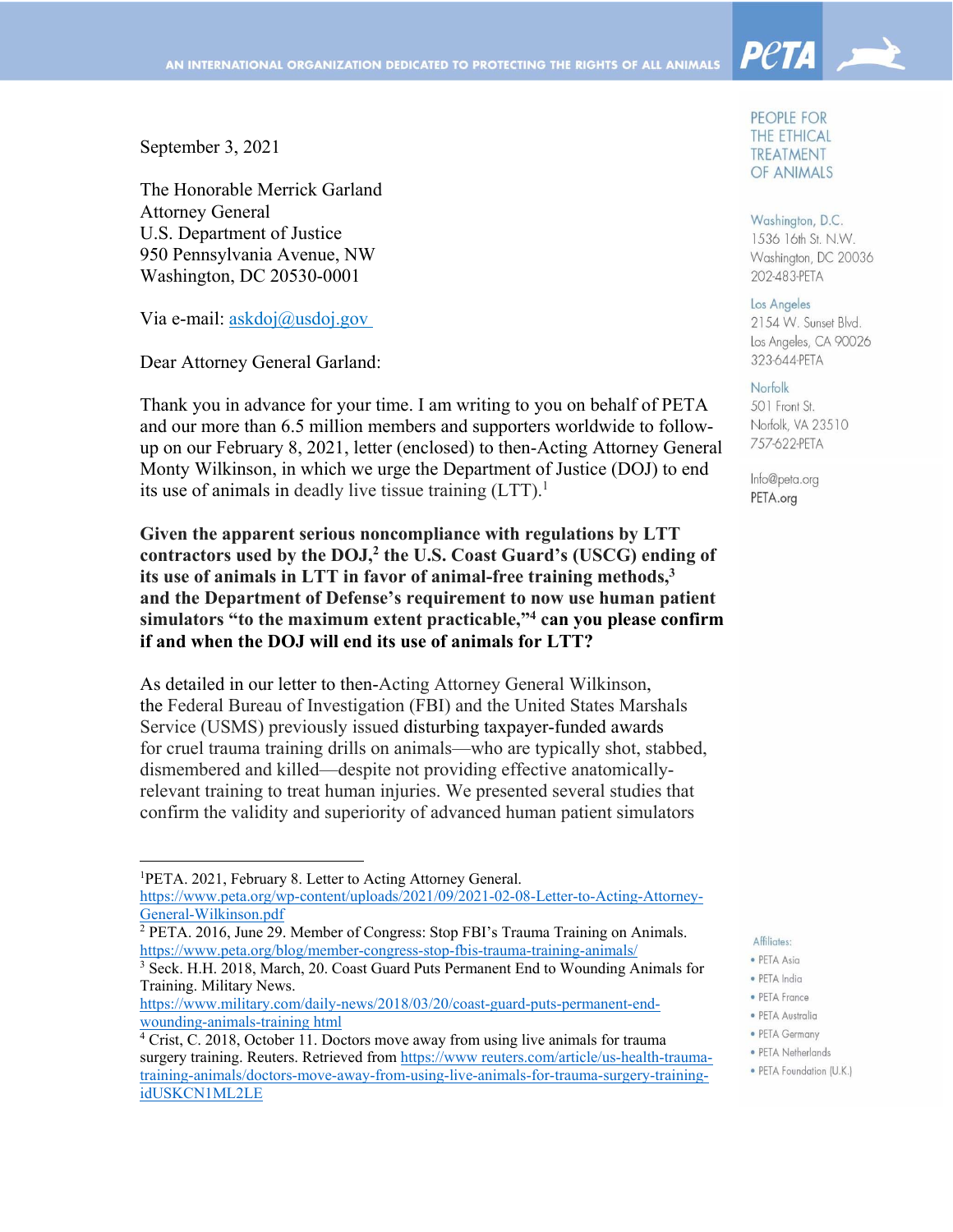and perfused human cadavers. More than 91,000 concerned individuals have now called on the DOJ to end its use of animals in LTT.<sup>5</sup>

We also wish to draw your attention to the fact that the U.S. Marshals Service's (USMS) "Statement of Work" from November 13, 2020, titled "Medical Oversight Services for Special Operations Group" (Federal Solicitation Number: 15M10421QA4700001), describes an Emergency Medical Technician (EMT) refresher course that includes, "Cadaver lab learning opportunities for anatomy and procedure training."6 This document does not mention the use of animals for trauma training purposes, and we hope this means that the DOJ is now using only animal-free training methods.

You may contact me at ShalinG@peta.org. Thank you for your consideration of this important issue, and we look forward to your response.

Sincerely yours,

halin 7. Jala

Shalin G. Gala Vice President, International Laboratory Methods Laboratory Investigations Department

cc: The Honorable Lisa Monaco, U.S. Deputy AG (lisa.monaco@usdoj.org) The Honorable Donald Washington, Director, USMS (donald.washington@usdoj.gov) Carole O'Brien, Procurement Executive, USMS (carole.o'brien@usdoj.gov) The Honorable Christopher Wray, Director, FBI (cawray@fbi.gov) Wendell "Drew" Watts, Procurement Section Chief, FBI (wwatts@fbi.gov)

Enclosure: February 8, 2021, letter to then-Acting AG Monty Wilkinson

5 PETA. PETA to Department of Justice: End Gruesome Trauma Training on Animals. https://support.peta.org/page/14376/action/1?locale=en-US

<sup>6</sup> USMS. 2020, November 13. Medical Oversight Services for Special Operations Group. https://sam.gov/opp/ff6c4e1cfe4d45f4a881a4d87768fe00/view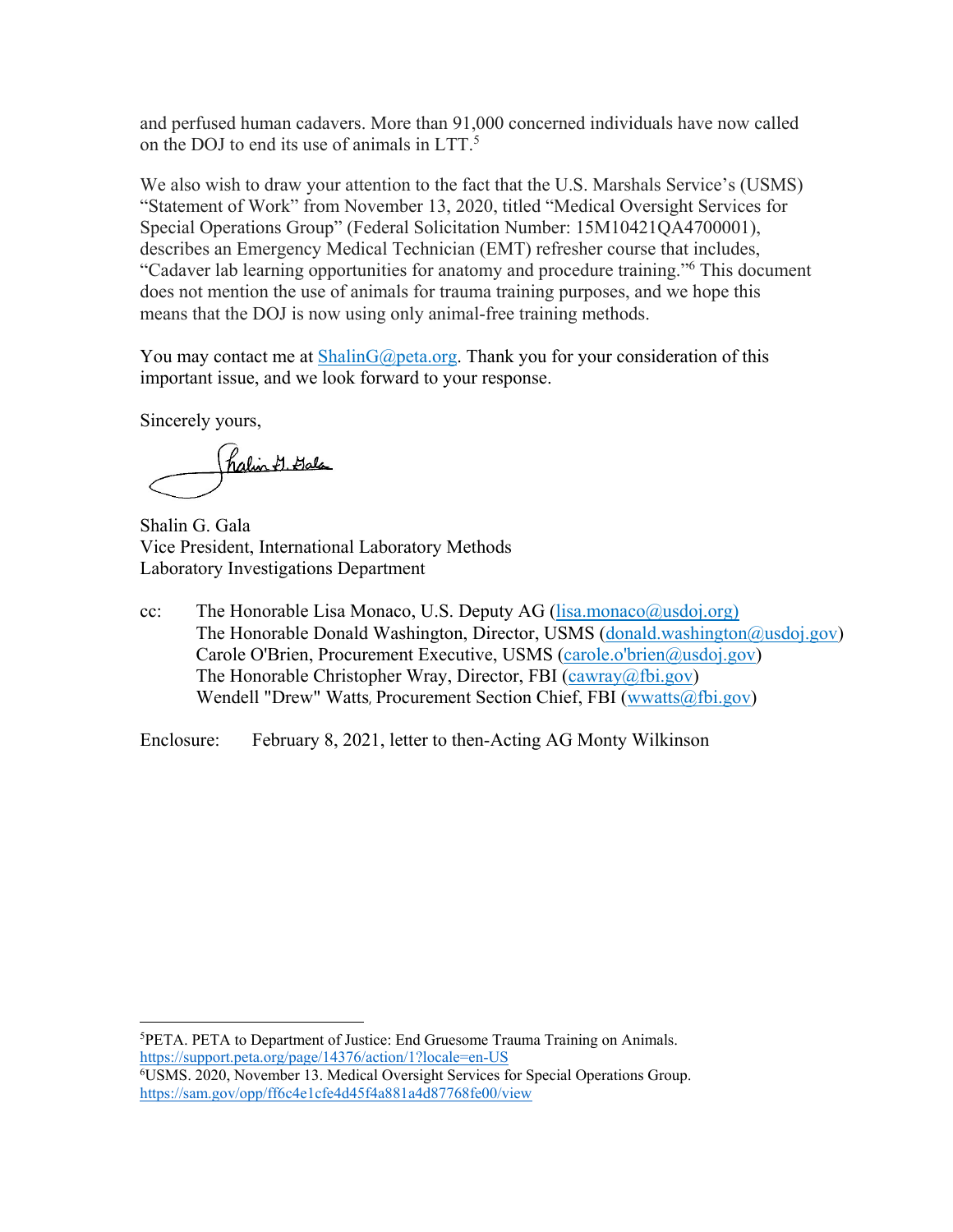February 8, 2021

The Honorable Monty Wilkinson **Acting Attorney General** c/o The Honorable John P. Carlin, U.S. Acting Deputy Attorney General **U.S. Department of Justice** 950 Pennsylvania Avenue, NW Washington, DC 20530-0001

Via e-mail:  $\overline{\text{10}}$ hn.p.carlin@usdoj.gov; askdoj@usdoj.gov

Dear Acting Attorney General Wilkinson:

Thank you in advance for your time. I am writing to you on behalf of PETA and our more than 6.5 million members and supporters worldwide to follow-up on our October 30, 2019, letter to then-Attorney General William Barr regarding disturbing taxpayer-funded awards issued by the Federal Bureau of Investigation (FBI) and the United States Marshals Service (USMS) for cruel and deadly trauma training drills on animals (otherwise known as live tissue training or LTT), in which live animals are typically shot, stabbed, dismembered and killed.

More than 86,000 concerned individuals have called for an end to  $LTI<sup>1</sup>$  In light of new studies confirming the validity and superiority of advanced human patient simulators and perfused cadavers – as well as the apparent serious noncompliance with regulations by LTT contractors used by the DOJ, the U.S. Coast Guard's (USCG) ending of its LTT in favor of nonanimal training methods, and the Department of Defense's requirement to now use simulators "to the maximum extent practicable" $2$  – we urge you to permanently end the DOJ's use of animals in all trauma training.

Please find enclosed our briefing on this topic that details the DOJ's use of animals for LTT and the scientific, ethical, and fiscal justifications for ending this practice, which the U.S. Defense Health Agency criticized as being "outdated and cost-prohibitive"<sup>3</sup> and "not anatomically accurate,"<sup>4</sup> and which the then-USCG Commandant in 2017 deemed to be "abhorrent."<sup>5</sup>

 $2$  Crist, C. 2018, October 11. Doctors move away from using live animals for trauma surgery training. Reuters. Retrieved from https://www.reuters.com/article/us-health-trauma-traininganimals/doctors-move-away-from-using-live-animals-for-trauma-surgery-trainingidUSKCN1ML2LE



**Peta** 

#### Washington, D.C.

1536 16th St. N.W. Washington, DC 20036 202-483-PETA

#### Los Angeles

2154 W. Sunset Blvd. Los Angeles, CA 90026 323-644-PETA

#### Norfolk

501 Front St. Norfolk, VA 23510 757-622-PETA

#### **Berkeley**

2855 Telegraph Ave. Ste. 301 Berkeley, CA 94705 510-763-PETA

Info@peta.org PETA.org

#### Affiliates:

- · PFTA Asia
- · PFTA India
- · PETA France
- · PETA Australia
- PETA Germany
- · PETA Netherlands
- · PETA Foundation (U.K.)

<sup>&</sup>lt;sup>1</sup> PETA. PETA to Department of Justice: End Gruesome Trauma Training on Animals. https://support.peta.org/page/14376/action/1?locale=en-US

<sup>&</sup>lt;sup>3</sup> Defense Health Agency. 2016 stakeholder report. Retrieved from https://health.mil/Reference-Center/Reports/2017/06/08/Defense-Health-Agency-2016-Stakeholder-Report

<sup>&</sup>lt;sup>4</sup> Defense Health Agency SBIR/STTR programs. 2017, May 16. Seed Funding Health Technologies. Retrieved from

https://www.sbir.gov/sites/default/files/Master%20Health%20Technologies.National%20SBIR. pptx

<sup>&</sup>lt;sup>5</sup> Seck, H. H. 2017, May 18. Ending "abhorrent" live tissue training was right: Coast Guard. Military.com. Retrieved from http://www.military.com/daily-news/2017/05/18/endingabhorrent-live-tissue-training-was-right-coast-guard html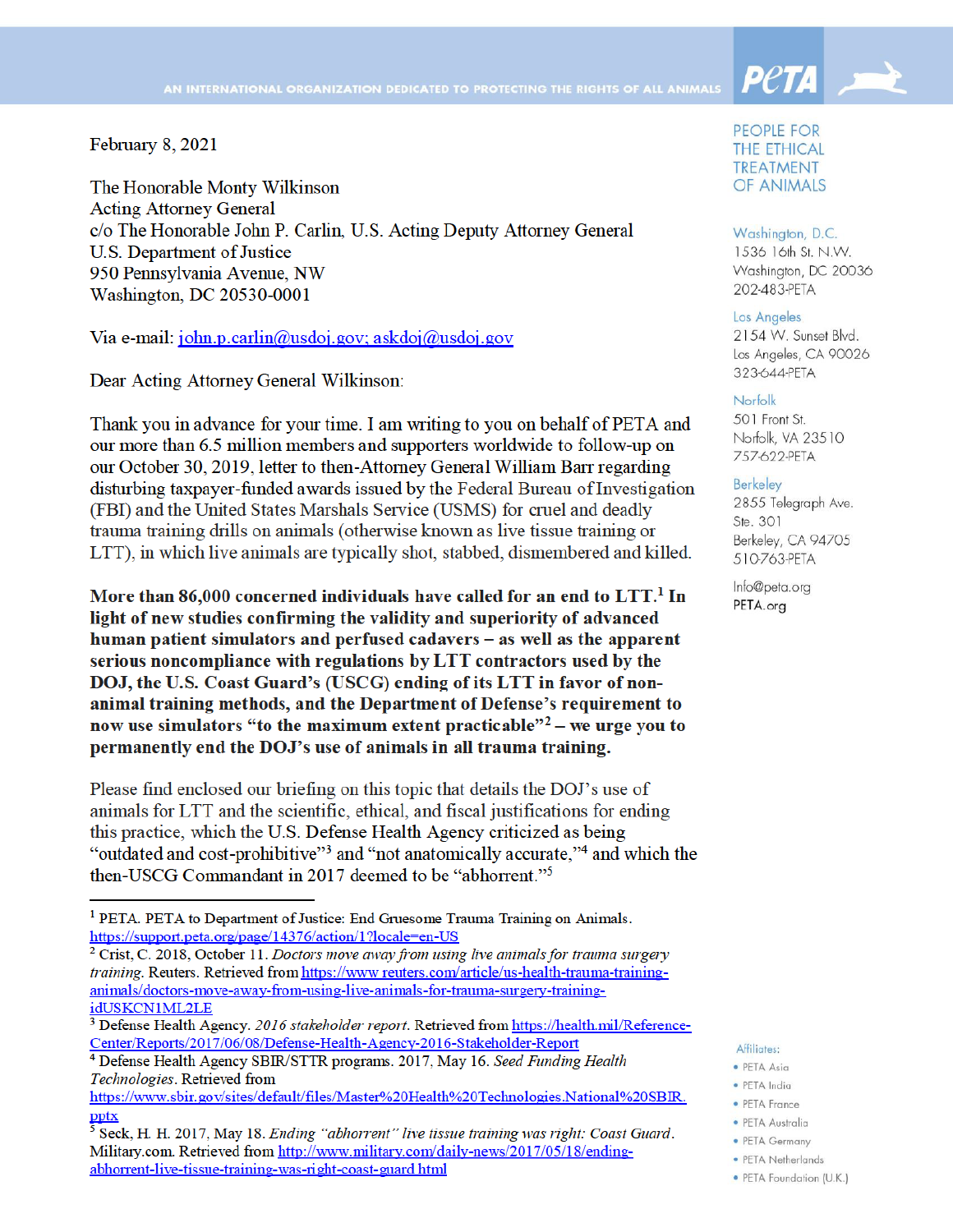You can contact me at **ShalinG@peta.org**. Thank you for your consideration of this important issue, and we look forward to your response.

Sincerely yours,

(halin & Gala

Shalin G. Gala Vice President, International Laboratory Methods Laboratory Investigations Department

- cc: The Honorable Donald Washington, Director, USMS [\(donald.washington@usdoj.gov\)](mailto:donald.washington@usdoj.gov) Carole O'Brien, Procurement Executive, USMS [\(carole.o'brien@usdoj.gov\)](mailto:carole.o) The Honorable Christopher Wray, Director, FBI [\(cawray@fbi.gov\)](mailto:cawray@fbi.gov) Johnny Cooper, Procurement Chief, FBI [\(jjcooper@fbi.gov\)](mailto:jjcooper@fbi.gov)
- Enclosure: Briefing Regarding Non-Animal Training Methods: Replacing Live Tissue Training (LTT) at the U.S. Department of Justice (DOJ)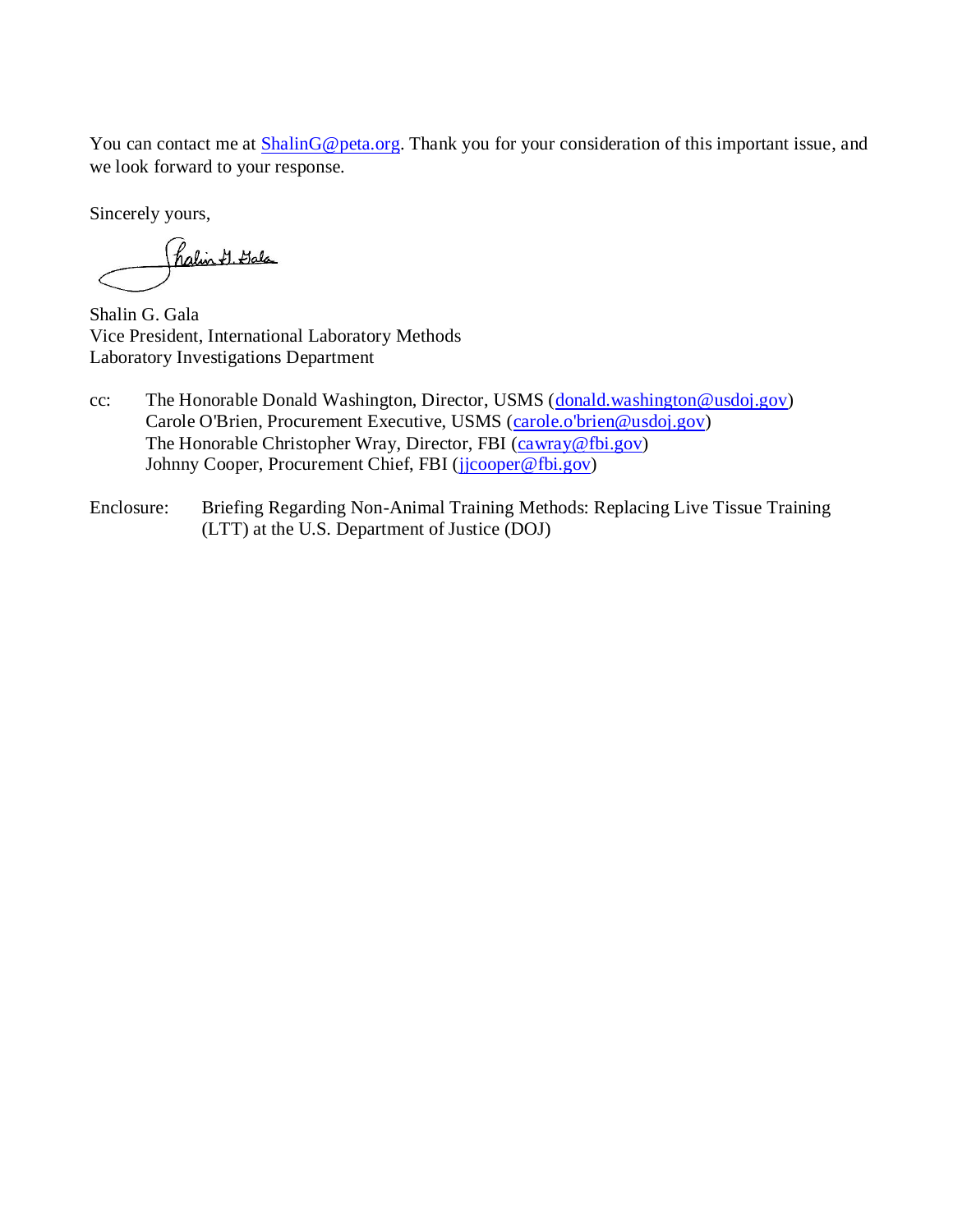### **Briefing Regarding Non-Animal Training Methods: Replacing Live Tissue Training (LTT) at the U.S. Department of Justice (DOJ)**

*Prepared by: People for the Ethical Treatment of Animals (PETA) February 8, 2021*

### **2019 DOJ Awards for LTT, and Contractor Noncompliance**

On February 11, 2020, PETA submitted a Freedom of Information Act (FOIA) request to the U.S. Department of Justice (DOJ) for pertinent records regarding the agency's cruel and deadly trauma training drills on animals (otherwise known as live tissue training or LTT) – in which live animals are typically shot, stabbed, dismembered and killed – and on February 13, 2020, MRUFOIA (within Logistics Management, Facilities and Administrative Services Staff, Justice Management Division) forwarded that FOIA request to the United States Marshals Service (USMS) and the Federal Bureau of Investigation (FBI) for response.

The DOJ's Douglas R. Hibbard (Chief, Initial Request Staff) replied to our February 11, 2020, FOIA request (reference number FOIA-2020-01645) on July 21, 2020, stating that they received 2 responsive pages of records from the USMS on July 20, 2020, but that DOJ is withholding them "in full pursuant to Exemption 5 of the FOIA, 5 U.S.C. § 552(b)(5), which pertains to certain inter- and intra-agency communications protected by the deliberative process privilege."<sup>6</sup> On information and belief, it appears that the USMS does hold responsive records that may not be included in the 2 responsive pages of records the USMS sent to the DOJ—given that, the USMS awarded \$86,898.00 to The Tactical Development Group, LLC (dba Allegiance) for a contract from May 9, 2019, through September 30, 2019, for USMS Special Operations Group (SOG) Camp Beauregard to undergo "LTT for SOG New Operator Class (NOC) and SOG Mandatory recertification training (MRT)." <sup>7</sup> Per the U.S. Department of Agriculture's (USDA) website that lists registered research facilities that are permitted to conduct regulated activities (including LTT) on animals,<sup>8</sup> The Tactical Development Group, LLC and Allegiance do not appear to have any active USDA registrations and no indication is given that they are conducting LTT as part of another party's registration. If corroborated, this may violate the federal Animal Welfare Act.

The FBI's David M. Hardy (Section Chief, Record/Information Dissemination Section, Information Management Division) replied to our February 11, 2020, FOIA request (reference number 1460527-000) on February 24, 2020, stating that the FBI was "unable to identify records responsive to [PETA's] request."<sup>9</sup> However, on evidence and belief, it appears that the FBI does hold responsive records that we are seeking given that, the FBI awarded \$22,594.00 to Assessment and Training Solutions Consulting Corp. (ATSCC) for a contract awarded on from June 27, 2019 for "Tactical First Responder Training" for the agency's Counterterrorism Division (CTD) Fly Team (FTMU) agents,<sup>10</sup> which involved "live patient models" (e.g., animals) being subjected to harmful "battlefield injury scenarios."<sup>11</sup> In the written "justification" for this

<sup>9</sup> Letter from FBI to PETA, February 24, 2020.

<sup>11</sup> FBI. *Justification for Limited Competition/Simplified Acquisition*. Retrieved from

<sup>6</sup> Letter from DOJ to PETA, July 21, 2020.

<sup>7</sup> Record from USASpending.gov.<https://www.usaspending.gov/award/88015821>

<sup>8</sup> USDA APHIS (2021, January 25) *Active License Report for Web*. Retrieved from

[https://www.aphis.usda.gov/animal welfare/downloads/List-of-Active-Licensees-and-Registrants.xlsx](https://www.aphis.usda.gov/animal_welfare/downloads/List-of-Active-Licensees-and-Registrants.xlsx) 

<sup>&</sup>lt;sup>10</sup> Record from beta.sam.gov. <https://beta.sam.gov/opp/6eed46ef86ab6b49088caa35a4e88145/view>

[https://beta.sam.gov/api/prod/opps/v3/opportunities/resources/files/d11bba8976fb61f688e2bff409e18f84/download?](https://beta.sam.gov/api/prod/opps/v3/opportunities/resources/files/d11bba8976fb61f688e2bff409e18f84/download?api_key=null&status=archived&token) [api key=null&status=archived&token=](https://beta.sam.gov/api/prod/opps/v3/opportunities/resources/files/d11bba8976fb61f688e2bff409e18f84/download?api_key=null&status=archived&token)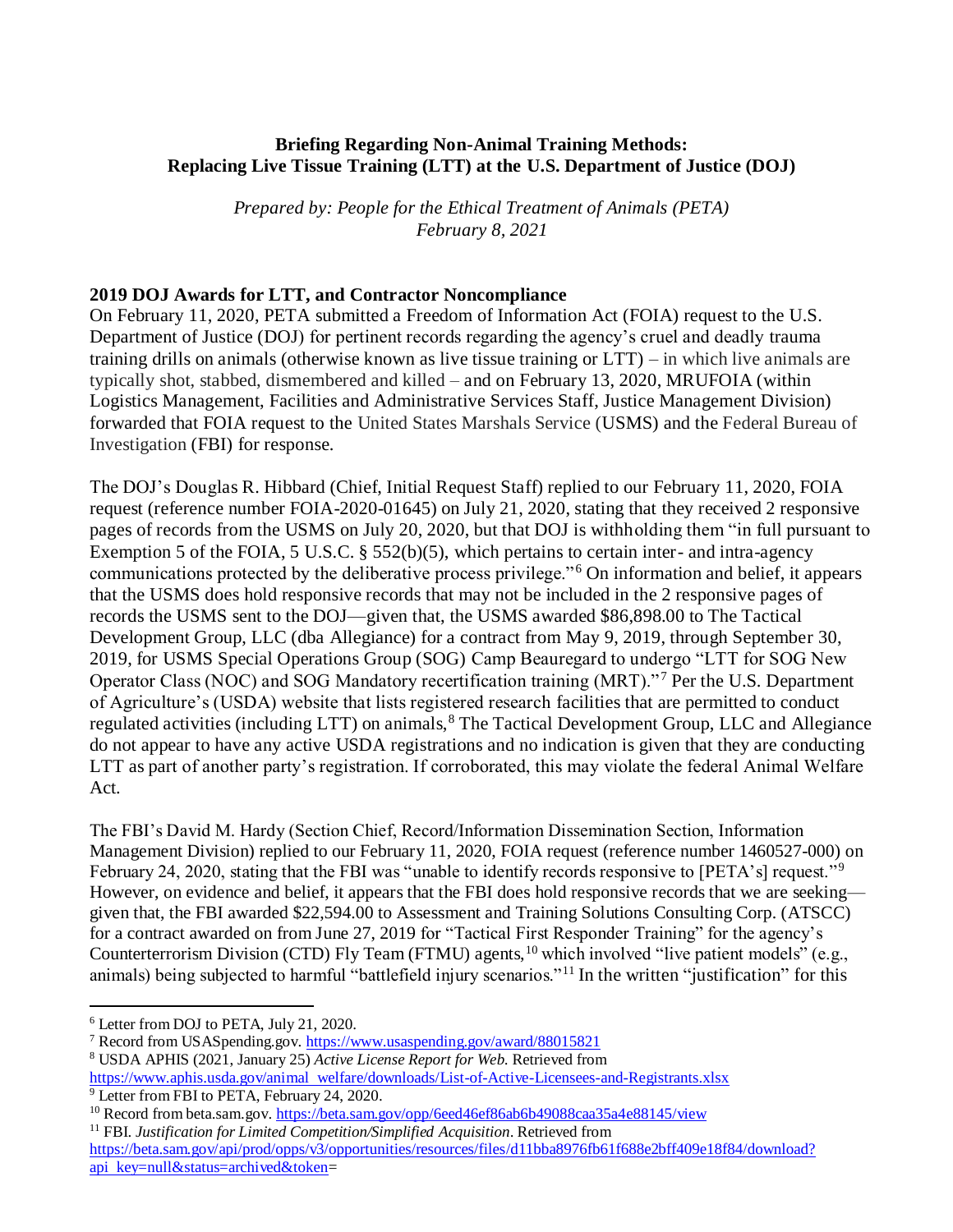award, the FBI stated that, "ATSCC is a USDA Class R research facility and for the past 10 years received no adverse action from the USDA."<sup>12</sup> However, ATSCC has been cited by the USDA multiple times for apparent violations of the federal Animal Welfare Act, including on January 19, 2011 (an "Official Warning"), August 14, 2014, and September 21, 2015. In 2015 following a PETA complaint, Virginia officials issued a cease-and-desist notice to ATSCC's CEO John Janota, stating he could longer use his property to conduct LTT since it isn't zoned for such activities.<sup>13</sup> 

On August 7, 2020, PETA submitted a new FOIA request to DOJ regarding pertinent records regarding the agency's LTT. The DOJ's Hibbard replied to our August 7, 2020, FOIA request (reference number FOIA-2021-02510) on November 2, 2020, stating that, "Based on the information you have provided concerning contracts awarded by the Federal Bureau of Investigation (FBI) to the Assessment and Training Solutions Consulting Corp. and by the United States Marshals Service (USMS) to The Tactical Development Group, LLC, I suggest that you direct your request to the FBI and USMS as the Department components most likely to maintain the records you are seeking."<sup>14</sup> On August 14, 2020, the FBI's Michael G. Seidel (Section Chief, Record/Information Dissemination Section, Information Management Division) replied to our August 7, 2020, FOIA request (reference number 1460527-001) stating, "[W]e were unable to identify records responsive to your request."<sup>15</sup>

There is clear evidence – as we have detailed above – confirming that the USMS and FBI have awarded contracts for LTT, however they been reluctant to provide the specific responsive records we have requested. Nonetheless, it is evident that the DOJ and its component agencies have explicit involvement in LTT, and we urge the DOJ to ban the use of animals in this archaic and cruel practice.

# **Non-Animal Training Methods Are Widely Available, Validated, and Cost-Effective**

Medical literature confirms the efficacy of human-simulation technology that is currently commercially available for replacing the use of animals in LTT. For example, there are numerous human-patient simulators – such as Simulab Corporation's TraumaMan, <sup>16</sup> Strategic Operations' Cut Suit, <sup>17</sup> CAE Healthcare's Caesar,<sup>18</sup> TraumaFX's Multiple Amputation Trauma Trainer,<sup>19</sup> Laerdal Medical's range of lifelike manikins,<sup>20</sup> the Advanced Modular Manikin,<sup>21</sup> Operative Experience's array of simulators for surgical training,<sup>22</sup> SynDaver's virtual patient simulation systems (VPSS) and whole body patient simulators (WBPS) $^{23}$  and others– that faithfully replicate human anatomy and physiology, can mimic trauma and haemorrhage in realistic situations, and can replace LTT exercises in full.

 $12 \, \text{Id}$ 

<sup>13</sup> Mather, M. 2015, November 25. *City leaders: Suffolk land cannot be used for military trauma training without proper permits*. Retrieved from

[https://wtkr.com/2015/11/25/city-leaders-suffolk-land-cannot-be-used-for-military-trauma-training-without-proper](https://wtkr.com/2015/11/25/city-leaders-suffolk-land-cannot-be-used-for-military-trauma-training-without-proper-permits/)[permits/](https://wtkr.com/2015/11/25/city-leaders-suffolk-land-cannot-be-used-for-military-trauma-training-without-proper-permits/)

<sup>&</sup>lt;sup>14</sup> Letter from DOJ to PETA, November 2, 2020.

<sup>&</sup>lt;sup>15</sup> Letter from FBI to PETA, August 14, 2020.

<sup>16</sup> Simulab Corporation. TraumaMan Surgical Simulator.

<http://www.simulab.com/product/surgery/open/traumaman-system>

<sup>17</sup> Strategic Operations. Surgical Cut Suit[. https://www.strategic-operations.com/Surgical-Cut-Suit-p/cs-surg.htm](https://www.strategic-operations.com/Surgical-Cut-Suit-p/cs-surg.htm)  <sup>18</sup> CAE Healthcare. CAE Caesar.<https://caehealthcare.com/patient-simulation/caesar/>

<sup>19</sup> Trauma F/X. Multiple Amputation Trauma Trainer (MATT). [https://www.traumafx.net/multiple-amputation](https://www.traumafx.net/multiple-amputation-trauma-trainer-matt/)[trauma-trainer-matt/](https://www.traumafx.net/multiple-amputation-trauma-trainer-matt/)

<sup>&</sup>lt;sup>20</sup> Laerdal Medical. Military Training Solutions[. https://laerdal.com/us/support/ordering-shipping/military](https://laerdal.com/us/support/ordering-shipping/military-customers/)[customers/](https://laerdal.com/us/support/ordering-shipping/military-customers/)

<sup>21</sup> Advanced Modular Manikin[. https://www.advancedmodularmanikin.com/](https://www.advancedmodularmanikin.com/)

<sup>22</sup> Operative Experience.<https://operativeexperience.com/>

<sup>23</sup> SynDaver.<https://syndaver.com/>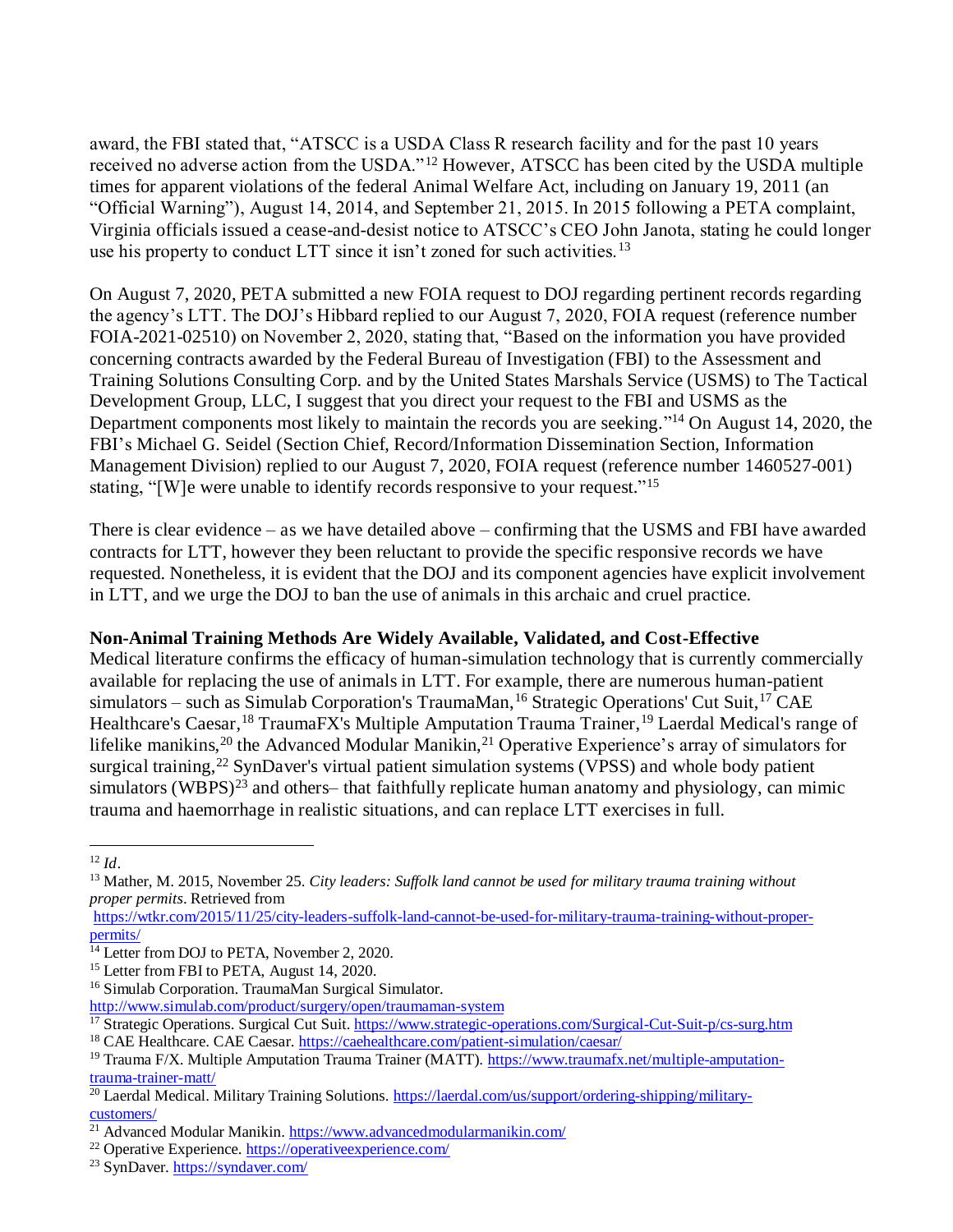Numerous studies have found that teaching emergency medical procedures and damage control surgery using human patient simulators or perfused cadavers is as good as or better than teaching them using animal-based laboratories.24,25,26,27,28 A 2020 study published in *Trauma Surgery & Acute Care Open* examined the training of U.S. Navy and U.S. Army surgical teams using the human simulator Cut Suit.<sup>29</sup> The authors found that simulation training enhanced team performance, i.e. "improves surgical procedures and processes." The paper concludes, "High fidelity surgical simulation equipment such as the … 'Cut Suit' combined with highly realistic replicated settings will allow surgical trauma teams to improve their lifesaving skills and teamwork communication to maximize successful patient outcomes. High fidelity, highly realistic, immersive and stress-provoking surgical trauma training is now an option to improve the readiness and capabilities of trauma teams."<sup>30</sup> These tools offers trainees "advanced realism and detailed/functional anatomic/physiologically real training models,"<sup>31</sup> and empowers them to build confidence and effectively manage stress. Such approaches are also more relevant to the real life experiences of trauma care in the clinical setting.

Indeed, studies have found that these methods better equip trainees with the technical skills and psychological preparedness necessary to treat traumatic injuries.32,33 They are also more cost-effective because they are reusable, shareable, and do not require the extensive resources associated with constantly purchasing animals. Importantly, there are no studies showing that animal use is superior to using human patient simulators or cadavers for teaching trauma management skills. A 2014 letter published in the journal *Military Medicine* by a surgeon in the U.S. Air Force states, "We have entered into an age where artificial simulator models are at least equivalent to, if not superior to, animal models."<sup>34</sup>

<sup>29</sup> Strategic Operations. Surgical Cut Suit. https://www.strategic-operations.com/Surgical-Cut-Suit-p/cs-surg.htm <sup>30</sup> Hoang, T.N., LaPorta, A.J., & Malone, J.D., et al. (2020). Hyper-realistic and immersive surgical simulation

<sup>&</sup>lt;sup>24</sup> Ali, J., Sorvari, A., & Pandya, A. (2012). Teaching emergency surgical skills for trauma resuscitation-mechanical simulator versus animal model. *ISRN Emergency Medicine*, *2012*.

<sup>&</sup>lt;sup>25</sup> Sergeev, I., Lipsky, A. M., Ganor, O., Lending, G., Abebe-Campino, G., Morose, A., ... & Glassberg, E. (2012). Training modalities and self-confidence building in performance of life-saving procedures. *Military medicine*, *177*(8), 901-906.

<sup>&</sup>lt;sup>26</sup> Bowyer, C. M. W., Liu, A. V., & Bonar, J. P. (2005). Validation of SimPL-a simulator for diagnostic peritoneal lavage training. *Studies in health technology and informatics*, *111*, 64-67.

<sup>27</sup> Sweet R. (2014). *Comparing Live Animal and Simulator Alternatives for Training and Assessing Hemorrhage and Airway Procedures in a Tactical Field Situation* [presentation]. Fort Lauderdale, Fla.: Military Health System Research Symposium.

<sup>28</sup> Savage E. (2014). *A Comparison of Two Medical Training Modalities for CAF Medical Technicians: Live Tissue Training and High Fidelity Patient Simulator* [presentation]. Fort Lauderdale, Fla.: Military Health System Research Symposium.

training environment will improve team performance. *Trauma Surg Acute Care Open, 5*(1), e000393.

 $31$  Kirkpatrick, M. A. W., LaPorta, A., Brien, S., Leslie, T., Glassberg, C. E., McKee, J., ... & Tien, C. H. (2015). Technical innovations that may facilitate real-time telementoring of damage control surgery in austere environments: a proof of concept comparative evaluation of the importance of surgical experience, telepresence, gravity and mentoring in the conduct of damage control laparotomies. *Canadian Journal of Surgery*, *58*(3 Suppl 3), S88.

<sup>32</sup> Sergeev, I., Lipsky, A.M., & Ganor, O., et al. (2012). Training modalities and self-confidence building in performance of lifesaving procedures. *Mil Med, 177*(8), 901-906.

<sup>33</sup> Bowyer, C.M., et al. (2011). Validation of SimPL – a simulator for diagnostic peritoneal lavage training. *Studies in Health Technology and Informatics, 111*, 64–7.

<sup>34</sup> Hall, A. (2014). Letter to the editor. *Military Medicine, 179* (7), vii.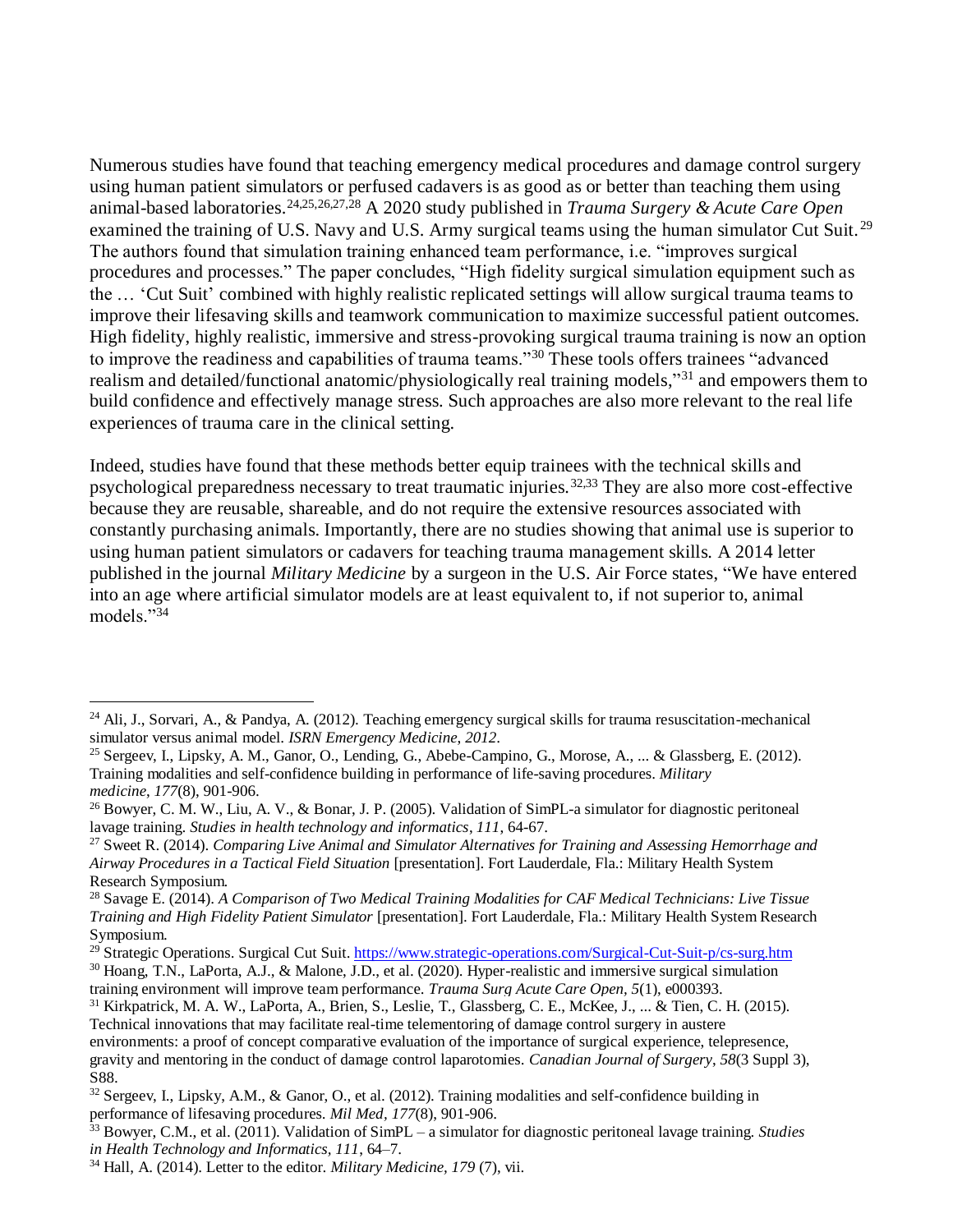In 2020, researchers published a study in the journal *Injury*, stating, "We have demonstrated an ability to recreate highly realistic injuries in an ultra-high-fidelity simulation of a multiply injured military casualty. There was a measurable increase in confidence for both technical skills in all major body areas, and non-technical skills."<sup>35</sup>

Below are some of the superior non-animal trauma training methods along with relevant efficacy studies.

# *Human Worn Partial Task Surgical Simulator (Cut Suit)*

- A 2015 review article found that the Human Worn Partial Task Surgical Simulator (Cut Suit) "is a realistic surgical training tool that allows for the simulated performance of actual surgical procedures" and, "In addition to perfused extremities, the Cut Suit also has perfused internal organs that may be accessed through the abdominal wall and can be incised to bleed and repaired or excised to control hemorrhage. The Cut Suit is regularly being upgraded and in the near future will be equipped with specific in-line flow sensors that will permit an accurate calculation of simulated blood loss during different procedures and situations and with different surgeons."<sup>36</sup>
- A 2017 study stated, "Remote damage control resuscitation (RDCR) endeavours to rescue the most catastrophically injured, but has not focused on prehospital surgical torso hemorrhage control (HC). … A surgical simulator was customized with high-fidelity intraperitoneal anatomy, a 'blood' pump and flowmeter. A standardized HC task was to explore the simulator, identify 'bleeding' from a previously unknown liver injury perfused at 80 mm Hg, and pack to gain hemostasis. Ten surgeons performed RDCR laparotomies onboard a research aircraft, first in 1g followed by 0g. The standardized laparotomy was sectioned into 20-second segments to conduct and facilitate parabolic flight comparisons, with 'blood' pumped only during these time segments. A maximum of 12 segments permitted for each laparotomy. … Performing laparotomies with packing of a simulated torso hemorrhage in a high-fidelity surgical simulator was feasible onboard a research aircraft in both normal and weightless conditions."<sup>37</sup>

# *High-Fidelity Human Cadaver Models*

• The "Major Incident Surgical and Trauma Teams" (MISTT) Trauma Course, held at Queen Elizabeth Hospital Birmingham (UK) and supported by the UK National Health Service, states that, "Delegates will benefit from a three day cadaveric course, focusing on damage control of all cavities and extremities in Trauma, together with two days of discussion, lively debate and case studies."<sup>38</sup> In private communication with the PETA Foundation, the MISTT Trauma Course confirmed that it "do[es] not use any cadaveric or anaesthetised models, tissue or other samples derived from animals" and that they are going to be "using silicone anatomical models such as

<sup>&</sup>lt;sup>35</sup> A. Beaven, D. Griffin and H. James, Highly realistic cadaveric trauma simulation of the multiply injured battlefield casualty: an international, multidisciplinary exercise in far-forward surgical management, Injury, https://doi.org/10.1016/j.injury.2020.09.023

<sup>36</sup> Kirkpatrick, M. A. W., et al, 2015.

<sup>37</sup> Kirkpatrick, A. W., McKee, J. L., Tien, H., LaPorta, A. J., Lavell, K., Leslie, T., ... & Franciose, R. (2017). Damage control surgery in weightlessness: A comparative study of simulated torso hemorrhage control comparing terrestrial and weightless conditions. *Journal of trauma and acute care surgery*, *82*(2), 392-399. <sup>38</sup> The MISTT Trauma Course. Retrieved from [https://www.mistt.co.uk](https://www.mistt.co.uk/)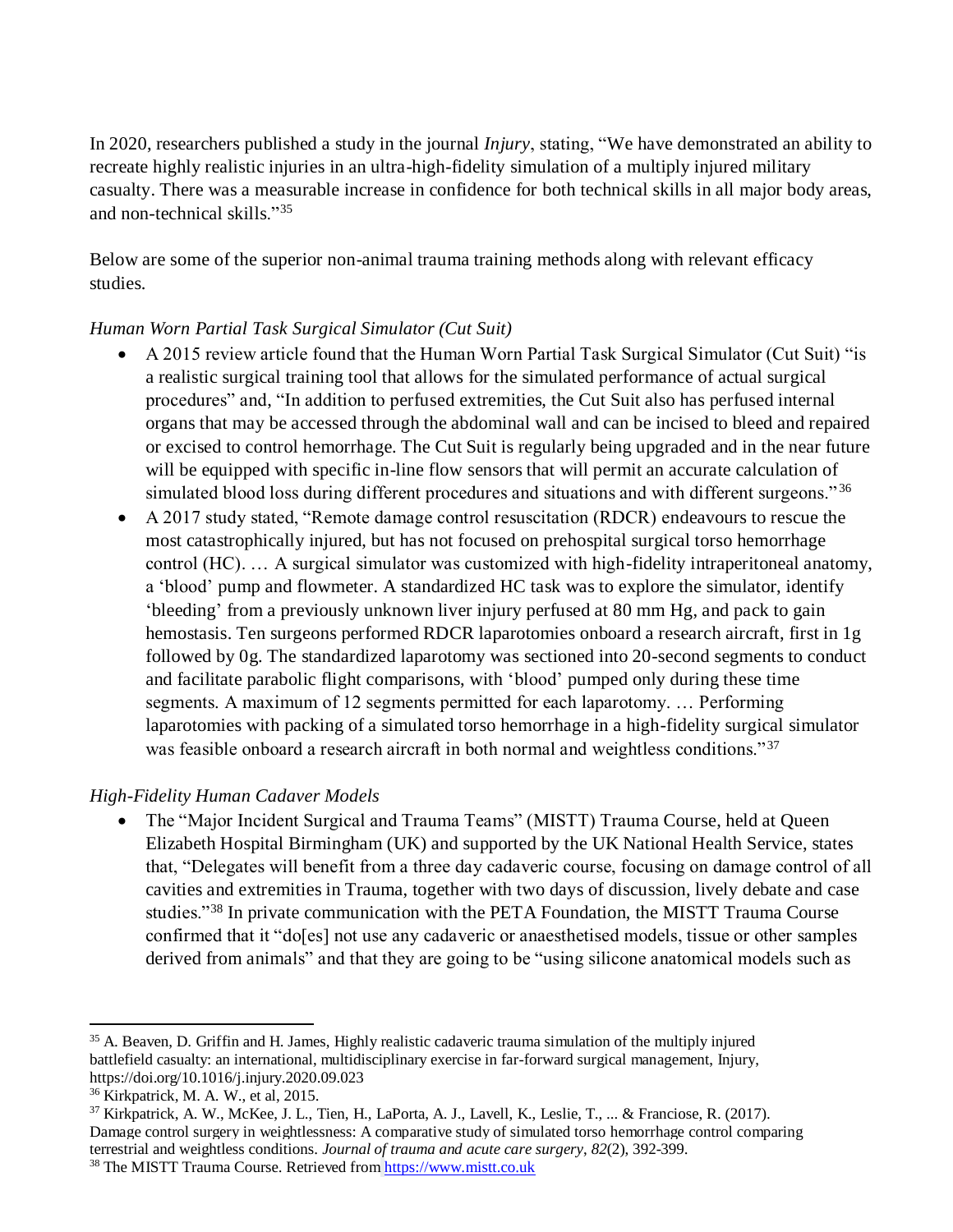supplied by TraumaSimU Ltd," which is the Surgical Anatomical Model (SAM).<sup>39</sup> Regarding the SAM model, Surgeon Vice Admiral Alasdair Walker (former Surgeon General of the UK Defence Medical Services) and his colleagues in the Royal Army Medical Corps and the Royal Navy stated in a 2016 study: "During damage-control surgery using the SAM, the materials and anatomical details have simulated human blast injury with fidelity that may be superior to cadaveric and animal models … ."<sup>40</sup>

 A 2018 study from the U.S. Navy Trauma Training Center stated: "[O]ur military trauma training site now utilizes a novel ventilated and pressurized cadaver model for training and evaluation of forward surgical teams (FST). FSTs attend a 4-day damage control course including didactics and cadaveric dissection focused on trauma exposures, damage control vascular and orthopedic procedures. A capstone half-day simulation pairs the perfused cadaver model with conventional simulation to involve the entire surgical team in four sequential surgical scenarios that involve the chest, abdomen, and extremities, as well as airway management and resuscitation. Initial evaluations support the use of this novel perfused cadaver model for the training and evaluation of military FSTs. Preliminary data highlights the utility for open vascular, thoracic and other high acuity/low volume procedures critical to combat casualty care."41

### *Advanced Human Patient Simulators*

- A study published in 2014 by a U.S. Air Force team in the journal *Military Medicine* compared the self-efficacy reported by military trainees taught emergency procedures on human simulators versus live animals and found equivalent results in both groups, concluding that "if the goal for trainers is to produce individuals with high self-efficacy, artificial simulation is an adequate modality compared with the historical standard of live animal models." <sup>42</sup> The author published a separate letter in the journal, stating, "We have entered into an age where artificial simulator models are at least equivalent to, if not superior to, animal models. …. [T]he military should make the move away from all animal simulation when effective equivalent artificial simulators exist for a specific task. For emergency procedures, this day has arrive."<sup>43</sup>
- A 2015 study found that a human patient simulator is as effective as animal use during LTT in teaching trauma injury management to military medical technicians, and the researchers "found no difference in performance between medics trained on simulators versus live tissue models."<sup>44</sup>
- A 2015 study by one of the research teams that are part of the U.S. Combat Casualty Training Consortium stated that they "assembled a 'Frank N. Stein' model representing the best of

<sup>39</sup> The MISTT Trauma Course. Private correspondence with PETA Foundation. 2019, October 16.

<sup>40</sup> Naumann, D. N., Bowley, D. M., Midwinter, M. J., Walker, A., & Pallister, I. (2016). High-fidelity simulation model of pelvic hemorrhagic Trauma: the future for military surgical skills training?. *Military medicine*, *181*(11-12), 1407-1409.

<sup>41</sup> Polk, T. M., Grabo, D. J., Minneti, M., Kearns, M. J., Inaba, K., Benjamin, E. R., & Demetriades, D. (2018). Initial Report on a Damage Control Surgery Course for Military Forward Surgical Teams Utilizing a Novel Perfused Cadaver Model for Training and Evaluation. *Journal of the American College of Surgeons*, *227*(4), e40.

 $42$ Hall, A. B., Riojas, R., & Sharon, D. (2014). Comparison of self-efficacy and its improvement after artificial simulator or live animal model emergency procedure training. *Military medicine*, *179*(3), 320-323. <sup>43</sup>Hall A. (2014). Letter to the editor. Military Medicine; 179(7): vii.

<sup>44</sup> Savage, E. C., Tenn, C., Vartanian, O., Blackler, K., Sullivan-Kwantes, W., Garrett, M., ... & Tien, H. C. (2015). A comparison of live tissue training and high-fidelity patient simulator: a pilot study in battlefield trauma training. *Journal of Trauma and Acute Care Surgery*, *79*(4), S157-S163.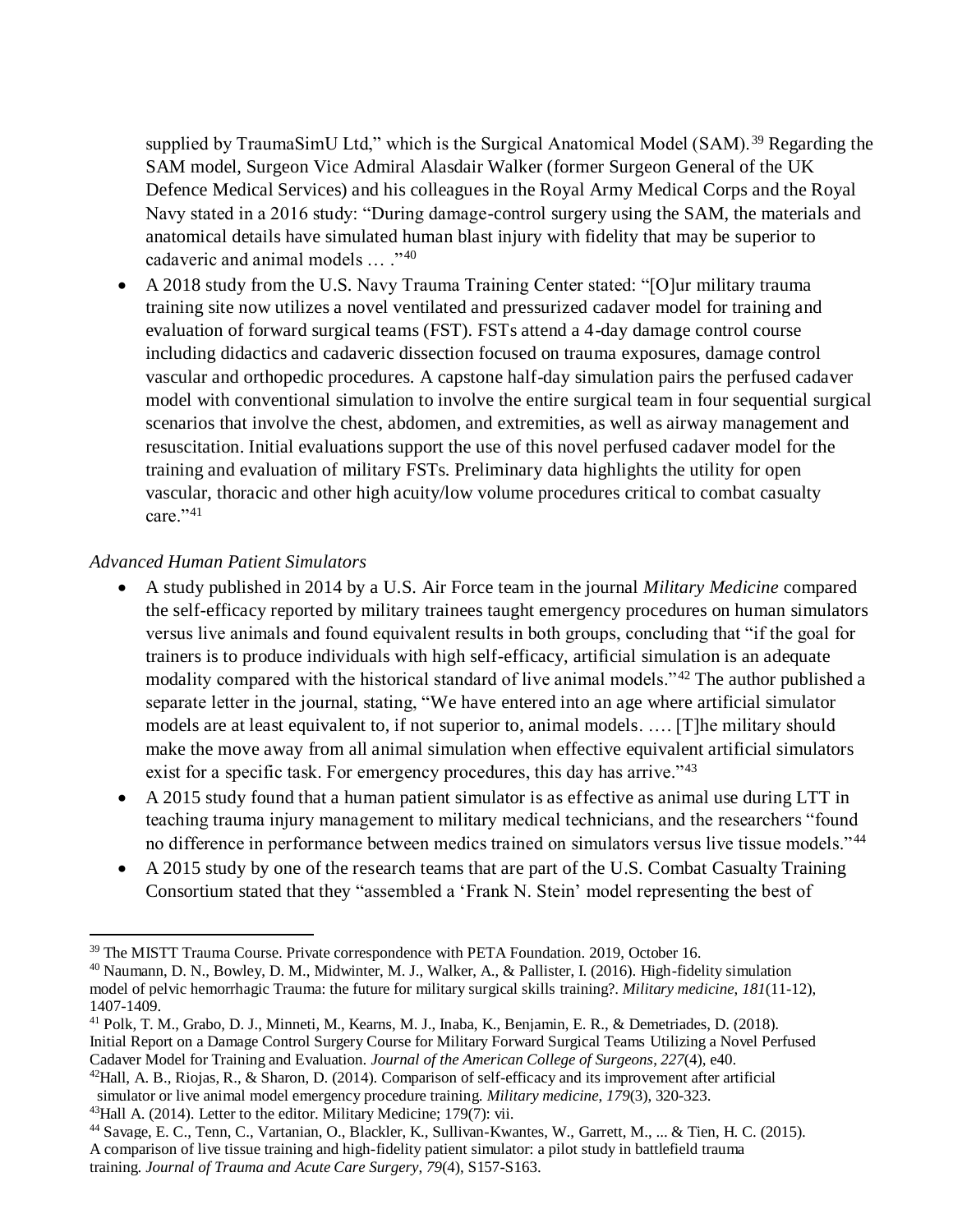commercially available simulation. … For Airway, the SimMan 3G head/neck was selected as the nasopharyngeal airway and cricothyrotomy model. For chest tube and needle decompression, the Strategic Operations Cut Suit was selected. For hemorrhage, the KGS MATT was chosen as the only model that contained both junctional and amputation wounds with animatronics. An actor was trained and a platform was created to allow the head and arms of the actor to wear the cut-suit above the platform, with the actor's torso and legs below the MATT legs on the platform. Frank was dressed appropriately and moulage was applied to face, wounds, and amputated stump. … The actor could be switched out for the SimMan head/neck/torso for airway interventions. … The emulation of a complex airway and hemorrhage patient was successful, providing a realistic full body simulation requiring placement of nasopharyngeal airway, chest seal, needle and tube thoracostomy, cricothyrotomy, tourniquet, amputation stump dressing, and junctional wound packing. … Over 1000 trainees have been trained or assessed with this model."<sup>45</sup>

### **Anatomical Differences Between Species Restrict Transferability of Skills to Humans**

There are significant differences in anatomical structures and vasculature between humans and animals. In trauma cases, where lifesaving decisions must often be made within seconds, familiarity with human anatomical structures is crucial. Animal models cannot accurately mimic human anatomy, and major anatomical variances exist between humans and animals due to the differences between the quadruped stance of animals and the bipedal stance of humans.

For example, humans' bipedal nature results in a thorax that is vertically oriented and appears quite different from other mammals. The pig heart, as it sits in the thorax, is rotated counterclockwise as compared to the human heart, resulting in different locations for key structures such as the left ventricle and atrium. The vasculature of the heart and lungs is also significantly different between pigs and humans, with pigs having a left azygous vein that drains into the coronary sinus and only two pulmonary veins in comparison with up to five in humans.<sup>46</sup>

Differences in other organs, such as the shape and arterial supply of the spleen, $47$  orientation of the pelvis, and the shape of the liver<sup>48</sup> limit the realism and utility of animal models like the pig in surgical training. A 2016 study in the *Journal of the Royal Army Medical Corps* stated the following regarding the use of pigs: "Training courses based on animal models and cadavers have been used extensively to prepare surgeons for deployment in recent conflicts. However, they are expensive and provide a one-off opportunity to practice advanced techniques in models that are either anatomically incorrect (pigs) or have altered tissue characteristics with no vascular perfusion (cadavers). [Instead, a]bdominal multivisceral organ retrieval [in clinical settings] is the ultimate laparotomy and takes the surgeon to parts of the retroperitoneum and thorax otherwise not seen during standard surgical training."<sup>49</sup>

<sup>&</sup>lt;sup>45</sup> Reihsen, T., Speich, J., Ballas, C., Hart, D., & Sweet, R. (2015). Creation of a multi-trauma patient using current technology based simulators. *Academic Emergency Medicine*, *22*.

<sup>46</sup> Lelovas, P.P., Kostomitsopoulos, N.G., & Xanthos, T.T. (2014). A comparative anatomic and physiologic overview of the porcine heart. *Journal of the American Association for Laboratory Animal Science*, *53*(5), 432–438.

<sup>47</sup> Pereira-Sampaio, M.A., Marques-Sampaio, B.P. (2006). Anatomical study and proportional analysis of the pig spleen arterial segments. *Cells Tissues Organs, 182*(1),32-34.

<sup>48</sup> Nykonenko A, Vávra P, Zonča P. Anatomic peculiarities of pig and human liver. (2017). *Exp Clin Transplant*, *15*(1), 21-26.

<sup>49</sup> O'Reilly, D., Lordan, J., Streets, C., Midwinter, M., & Mirza, D. (2016). Maintaining surgical skills for military general surgery: The potential role for multivisceral organ retrieval in military general surgery training and practice. *J R Army Med Corps, 162*(4), 236-238.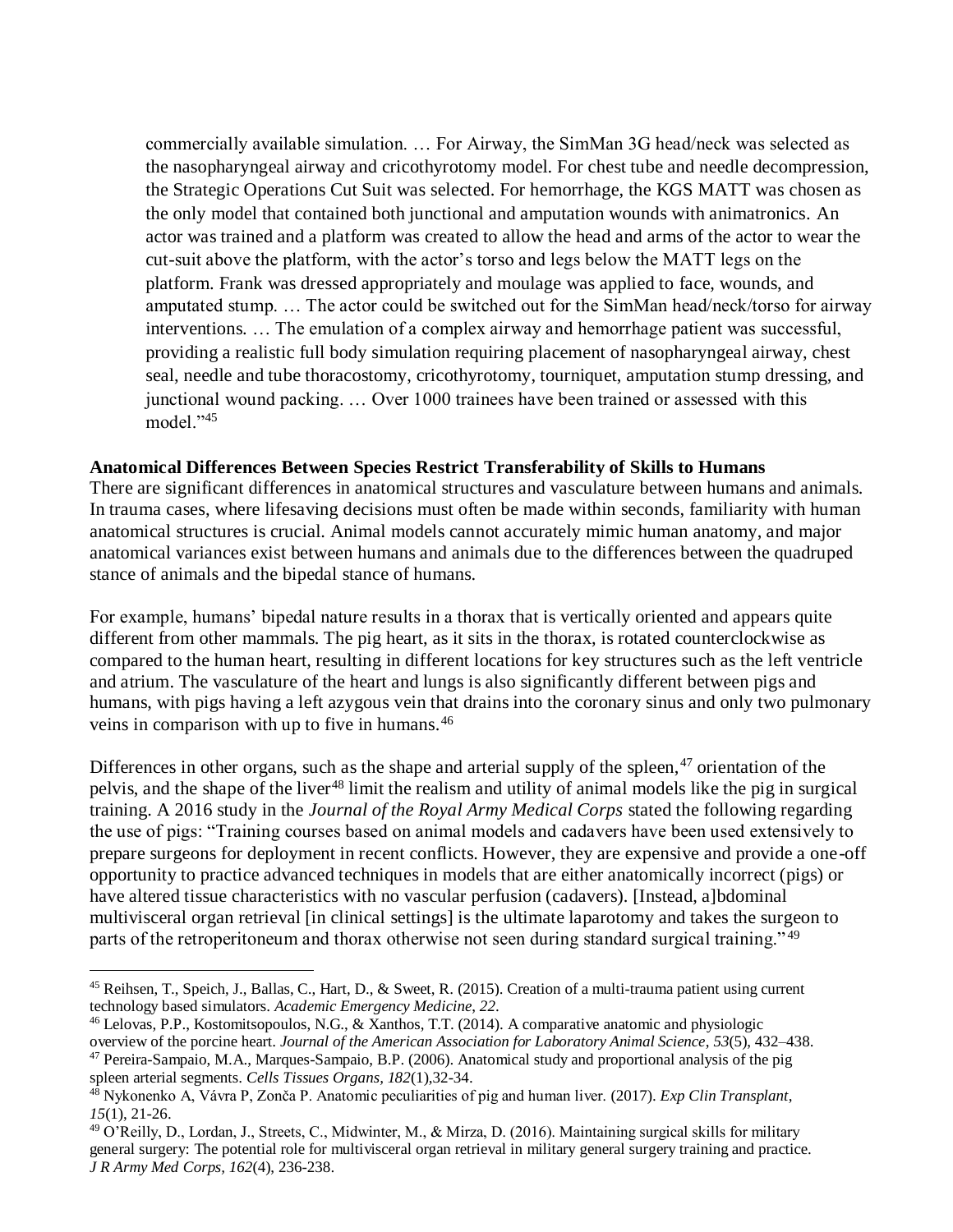Other trauma training courses forgo the use of animals and successfully provide realistic human simulations, including the Definitive Surgical Trauma Skills (DSTS) course. The Royal College of Surgeons of England describes this non-animal course wherein trainees "will learn how to make lifesaving surgical decisions and perform damage control under pressure in a trauma and emergency environment." They further state- "Through practical workshops on unembalmed cadavers, you will learn surgical procedures to manage a broad range of trauma situations, as well as covering decisionmaking, epidemiology and emerging technologies." <sup>50</sup> Similarly, the Advanced Surgical Skills for Exposure in Trauma (ASSET) course – overseen by the American College of Surgeons – "uses human cadavers to teach surgical exposure of anatomic structures that, when injured, may pose a threat to life or limb. Key areas of exposure are neck, chest, abdomen and pelvis, and upper and lower extremities."<sup>51</sup> A study by the U.S. military examined data from 25 ASSET courses that included self-reported comfort levels with 25 specific skills, both before and after the course, and found that "[t]he ASSET course was well received and significantly improved self-reported confidence in the exposures needed to care for trauma in both surgical trainees and [practicing surgeons]." 52

### **Researchers Call for Ending Unethical and Unrealistic Live Tissue Training**

It is ethically wrong to subject live animals to traumatic injuries, especially when sufficient non-animal training methods exist and are already in use by other military medical programs.

A 2018 peer-reviewed study stated, "A close examination of the evidence base for the presumed advantages of LTT showed that it is not superior to simulation-based methods in terms of educational benefit. Since credible alternatives that do not cause harm to animals are available, we conclude that LTT on animal models is ethically unjustified."<sup>53</sup> A 2016 study regarding the use of animals in military LTT found "[t]here is a need to replace LTT with other educational methods such as simulation,"<sup>54</sup> and the authors cite growing concern for animal welfare, the problems with expensive purpose-built laboratories, and the fact that militaries from many countries do not use animals for medical training.

This use of animals is also highly unrealistic for teaching battlefield or severe trauma management, as the use of anesthesia invalidates live animals as realistic "models" for medical training. Animals under anesthesia do not experience stress or present symptoms of stress, e.g. elevated heart rate and blood pressure, hyperventilation, and more. These are important medical factors that could alter the course and procedures needed for managing trauma such as the speed of blood loss, medications needed, and other countermeasures that trainees need to learn. Intubated pigs attached to assisted breathing machines simply do not mimic actual war, terror, or emergency victims.

Simulating the stressful scenario is equally important from the trainees' perspective, and this can be provided by advanced human patient simulators. A 2018 study states: "High-fidelity simulation offers many advantages, including broad exposure to procedures, their complications, and the opportunity for

<sup>50</sup> Royal College of Surgeons. (2014). Definitive Surgical Trauma Skills (DSTS).

[https://www rcseng.ac.uk/education-and-exams/courses/search/definitive-surgical-trauma-skills-dsts/.](https://www.rcseng.ac.uk/education-and-exams/courses/search/definitive-surgical-trauma-skills-dsts/)

<sup>&</sup>lt;sup>51</sup> Center for Advanced Medical Learning and Simulation. Advanced Surgical Skills in Exposure in Trauma (ASSET). [https://camls-us.org/courses-offered-at-camls/.](https://camls-us.org/courses-offered-at-camls/)

 $52$  Bowyer, M.W., et al. (2013). Advanced surgical skills for exposure in trauma (ASSET): the first 25 courses. *Journal of Surgical Research, 183* (2), 553–558.

<sup>53</sup> Rubeis, G., & Steger, F. (2018). Is live-tissue training ethically justified? An evidence-based ethical analysis. *Alternatives to Laboratory Animals*, *46*(2), 65-71.

<sup>54</sup> Silverplats, K., Jonsson, A., & Lundberg, L. (2016). A hybrid simulator model for the control of catastrophic external junctional haemorrhage in the military environment. *Advances in Simulation*, *1*(1), 5.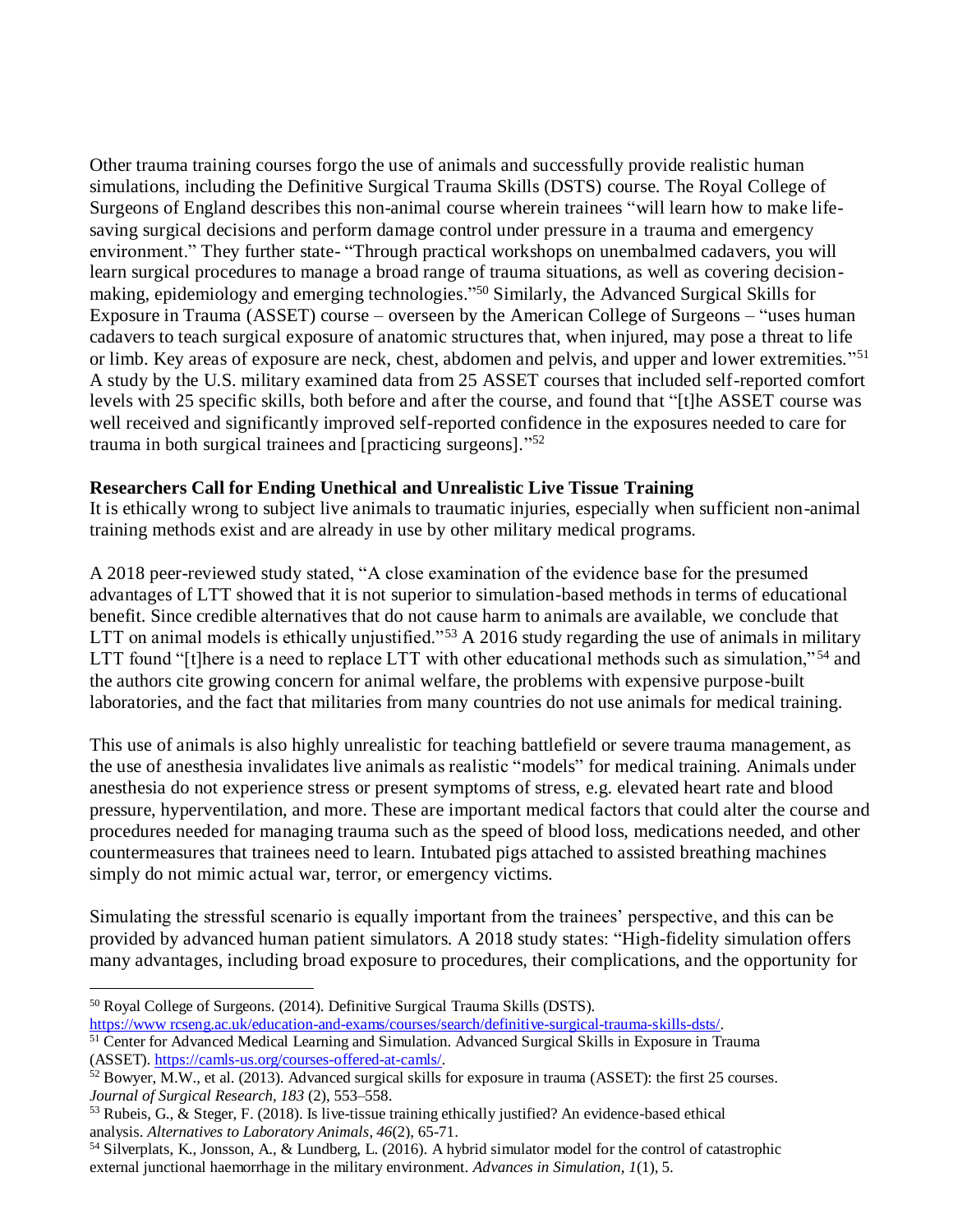repetitious learning in a non-clinical setting. The stress of learners undergoing simulation events is a growing field of interest. Proponents of training with live-anesthetized animals argue the associated stress response cannot be equated with inanimate models, and therefore leads to an inferior learning experience with negative implications for future performance. … A randomized controlled study of 277 army combat medics was performed comparing procedural training and assessment on a live tissue (LT) goat model versus the best-in-class synthetic training models (STM). … No significant differences were seen for peak stress response of salivary cortisol or amylase, regardless of LT or STM method for training or assessment. In addition, the stress response did not correlate significantly with total performance score. … Synthetic models can produce a stress response equivalent to that of live tissue during simulation training. This is the largest study to date indicating synthetic models produce a sufficient immersive and realistic experience for trainees. … Stress inoculation while learning critical medical procedures can be achieved with synthetic models. Training programs may be able to reduce the use of live animals for training without sacrificing educational quality." <sup>55</sup>

It is more realistic to train on models that have correct human anatomy and are not intubated or anesthetized, and this can be achieved effectively and ethically using human patient simulation.

# **U.S. Coast Guard Ends LTT, DOD Mandates Non-Animal Training Methods**

In 2017, the U.S. Defense Health Agency criticized the use of animals in military trauma drills as being "outdated and cost-prohibitive"<sup>56</sup> and "not anatomically accurate".<sup>57</sup> In 2017, U.S. Coast Guard Commandant Admiral Paul Zukunft told the U.S. Congress that the use of animals for military trauma training is "abhorrent" and that the Coast Guard "will move to a simulation [training model] . . . For us it will be the right thing to do to prepare our Coast Guard members who may be deployed to theaters where they may encounter traumatic injuries."<sup>58</sup> As such, the Coast Guard became the first branch of the U.S. military to end the use of animals for trauma training altogether.<sup>59</sup>

In 2018, the bipartisan John S. McCain National Defense Authorization Act (H.R. 5515) included a game-changing, first-of-its-kind restriction that requires the Department of Defense (DOD) to use medical-simulation technology in trauma-skills training "to the maximum extent practicable" before resorting to harming animals in the deadly drills.<sup>60</sup> This new provision now requires the DOD to focus on more effective, ethical, and economical human-simulation technology as the new gold standard of trauma training, rather than the decades-old practice of shooting, stabbing, dismembering, and killing thousands of pigs and goats each year, which will now be a secondary or non-essential element.

<sup>57</sup> Defense Health Agency SBIR/STTR programs. 2017, May 16. *Seed Funding Health Technologies*. Retrieved from https://www.sbir.gov/sites/default/files/Master%20Health%20Technologies.National%20SBIR.pptx

 $\overline{a}$ <sup>55</sup> Keller, J., Hart, D., Rule, G., Bonnett, T., & Sweet, R. (2018). The physiologic stress response of learners during critical care procedures: live tissue vs synthetic models. *Chest*, *154*(4).

<sup>56</sup> Defense Health Agency. *2016 stakeholder report*. Retrieved from [https://health mil/Reference-](https://health.mil/Reference-Center/Reports/2017/06/08/Defense-Health-Agency-2016-Stakeholder-Report)[Center/Reports/2017/06/08/Defense-Health-Agency-2016-Stakeholder-Report](https://health.mil/Reference-Center/Reports/2017/06/08/Defense-Health-Agency-2016-Stakeholder-Report) 

<sup>58</sup> Seck, H. H. 2017, May 18. *Ending "abhorrent" live tissue training was right: Coast Guard*. Military.com. Retrieved from [http://www.military.com/daily-news/2017/05/18/ending-abhorrent-live-tissue-training-was-right](http://www.military.com/daily-news/2017/05/18/ending-abhorrent-live-tissue-training-was-right-coast-guard.html)[coast-guard.html](http://www.military.com/daily-news/2017/05/18/ending-abhorrent-live-tissue-training-was-right-coast-guard.html)

<sup>59</sup> Seck, H. H. 2018, March 20. *Coast guard puts permanent end to wounding animals for training*. Military.com. Retrieved from [https://www.military.com/daily-news/2018/03/20/coast-guard-puts-permanent-end-wounding](https://www.military.com/daily-news/2018/03/20/coast-guard-puts-permanent-end-wounding-animals-training.html)[animals-training html](https://www.military.com/daily-news/2018/03/20/coast-guard-puts-permanent-end-wounding-animals-training.html)

<sup>60</sup> Crist, C. 2018, October 11. *Doctors move away from using live animals for trauma surgery training*. Reuters. Retrieved from [https://www reuters.com/article/us-health-trauma-training-animals/doctors-move-away-from-using](https://www.reuters.com/article/us-health-trauma-training-animals/doctors-move-away-from-using-live-animals-for-trauma-surgery-training-idUSKCN1ML2LE)[live-animals-for-trauma-surgery-training-idUSKCN1ML2LE](https://www.reuters.com/article/us-health-trauma-training-animals/doctors-move-away-from-using-live-animals-for-trauma-surgery-training-idUSKCN1ML2LE)